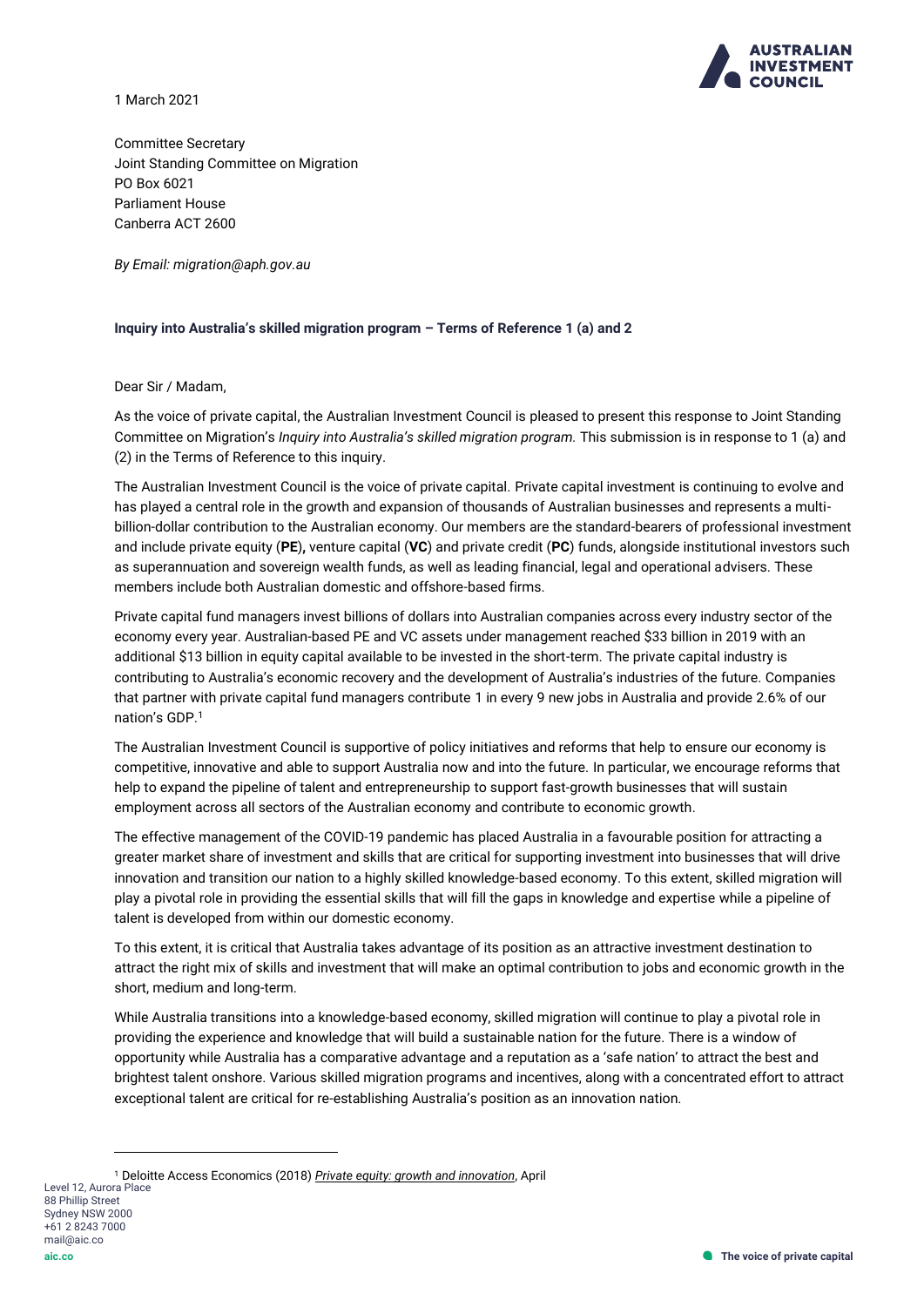

We look forward to participating in any future discussion about the themes set out in this submission as part of the government's work on skilled migration. If you have any questions about specific points made in our response, please do not hesitate to contact me or Brendon Harper, the Australian Investment Council's Head of Policy and Research, on 02 8243 7000.

Yours sincerely

**Yasser El-Ansary Chief Executive**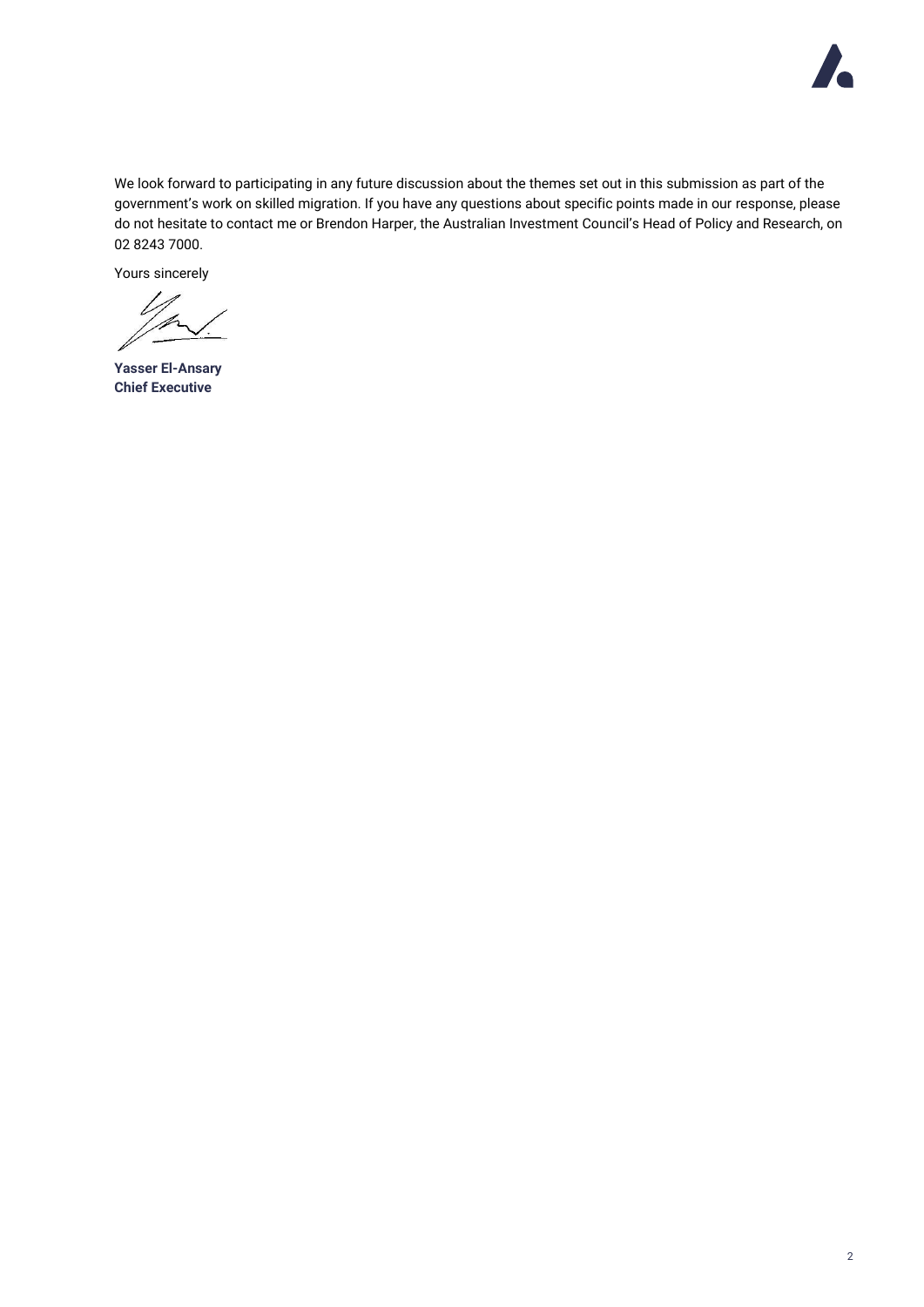# **Summary of Recommendations**

### **Recommendation 1:** *Attract the best and brightest talent*

The Council recommends government boosts the offshore marketing of its Global Talent programs, alongside the Global Business and Talent Acquisition Taskforce **(GBTAT),** to encourage some of the world's best and brightest skilled talent to move to Australia, and at the same time, encourage skilled Australians with valuable offshore experience in leading technology and innovation ecosystems to return home.

### **Recommendation 2:** *Extend visas for foreign students*

The Council recommends government extends visas for foreign students who graduate from Australian universities in disciplines where there are skills shortages, allowing them to stay and work in Australia to build a pipeline for a new, knowledge-based economy.

**Recommendation 3***: Increase the ratio of investment into VCPE to 20% for the Significant Investor and Investor Visas*

The Council recommends the ratio of investment into VCPE for Significant Investor and Investor Visa holders is increased from 10% to 20% under the Complying Investment Framework to provide investment into jobs and economic growth at no impact to the volume of capital invested under the program.

### **Recommendation 4:** *Fast-track the establishment of 'STEM Schools'*

The Council recommends government further embeds STEM skills into the Australian school curriculum, from primary school years through to tertiary education and fast-track the establishment of 'STEM schools', modelled on Sydney Science College in Epping.

### **Recommendation 5**: *Support infrastructure and national areas most in need*

The Council recommends government introduces incentives for investment into regions and areas most in need based on a similar model to the United States' economic 'Opportunity Zones'.

### **Recommendation 6:** *Implement a national co-investment program*

The Council recommends government establishes a national co-investment program to support ongoing investment into early-stage Australian businesses and Australian entrepreneurs.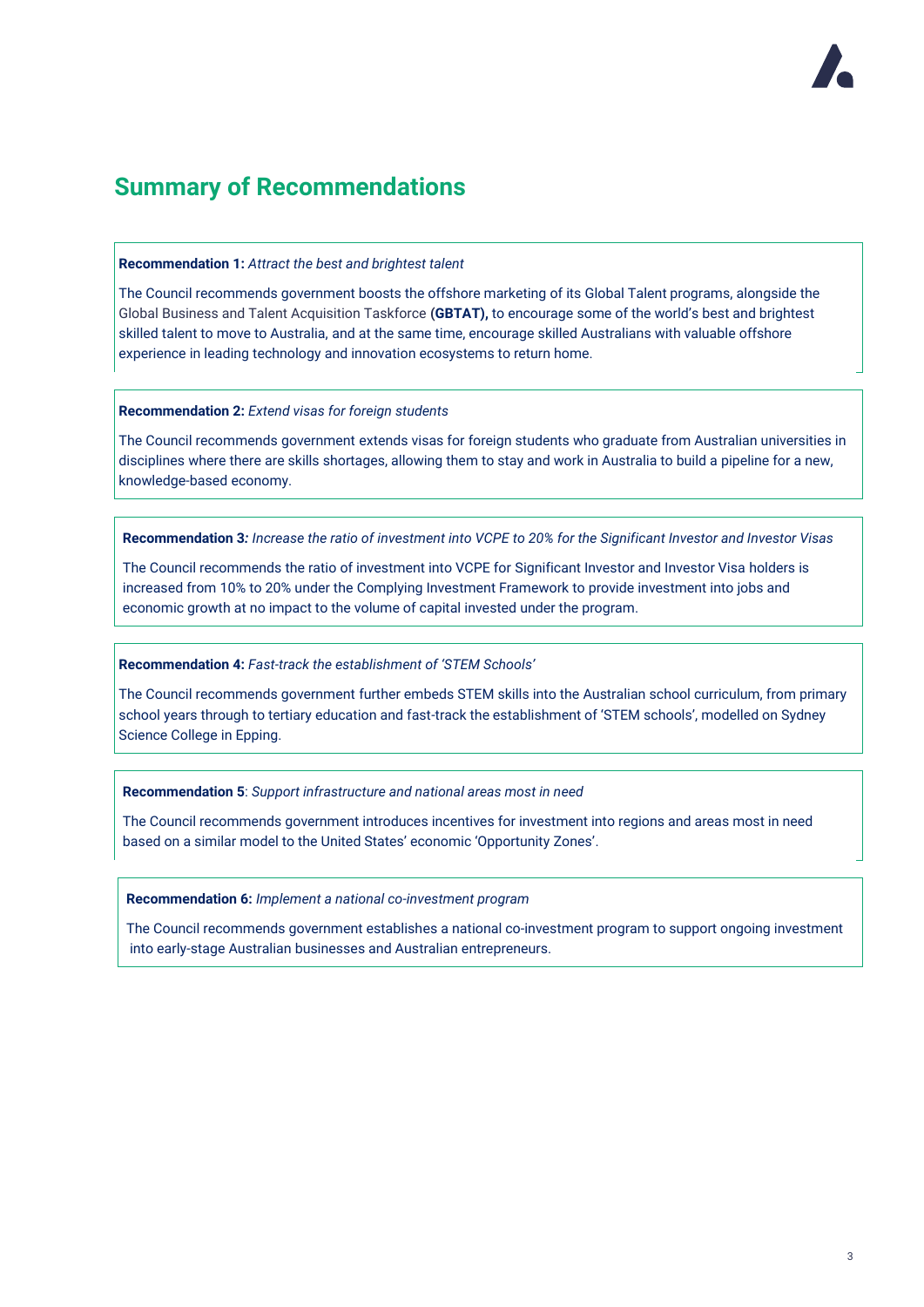# **Introduction**

This submission addressed points 1(a) and 2 of the inquiry.

- 1. *The purpose of the skilled migration program and whether it is meeting its intended objectives, including: a) If any immediate adjustments are necessary in the context of the future of work and pandemic recovery; and*
- 2. *Australia's international competitiveness in attracting entrepreneurs, venture capital, start-ups, and the best and brightest migrants with cutting edge skills.*

The impact of the COVID-19 pandemic on every corner of the Australian economy has clearly been significant. The comprehensive nature of the government's public health response has allowed Australia the opportunity to benefit from being part of the 'first-mover' group of nations emerging from the COVID-19 pandemic, while many other developed economies continue to endure ongoing widespread shutdowns and restrictions on business activities. Given the competitive position in which Australia finds itself, there is a unique opportunity to reimagine and reshape the nation for the future and to support this by continuing to grow investment into innovation and technology as building blocks for a more dynamic and agile economy. To effectively capitalise on Australia's comparative advantage, the recovery must be underpinned by a comprehensive plan by government to bring about meaningful policies and economic reforms for long-term prosperity. In our view, the three pillars of Australia's future economic prosperity must be:

- 1. maximising the penetration and utilisation of technology as an enabler of economy-wide productivity growth and job creation;
- 2. going 'narrow and deep' in developing industries where Australia is, or could be, a world leader; and
- 3. supporting Australia's entrepreneurs and fast-growth businesses to create Australia's next generation of world leading businesses. The recommendations outlined in this submission focus on these pillars and opportunities to secure Australia's future prosperity.

Australia's skilled migration approach can form part of government's policy initiatives to drive our future economic growth and prosperity. The recommendations below focus on aligning the current regime with raising Australia's position as an attractive destination for attracting entrepreneurs and highly-skilled migrants who can make a positive contribution to the Australian economy in the short to medium-term.

### **Australia in a global context**

Through strong leadership and fortuitous geographical separation, Australia has weathered the COVID-19 storm relatively well. While the pandemic halted Australia's record period of uninterrupted economic growth, strong and decisive government intervention appears to have prevented a deep recession. This provides an opportunity to accelerate our transition into a more knowledge-based, high value-adding economy. The government's modern manufacturing initiatives are a positive step in this regard.

Despite a high standard of living, Australia has a long way to go in its journey into a knowledge-based economy. The latest available rankings of economic complexity, developed by Harvard University's Center for International Development, ranked Australia 87th globally – the lowest ranked of all developed economies and lower than many developing countries. Since 1996, when Australia was ranked 57th globally for economic complexity, our standing has continued to deteriorate. Furthermore, Harvard University concludes that "Australia is less complex than expected for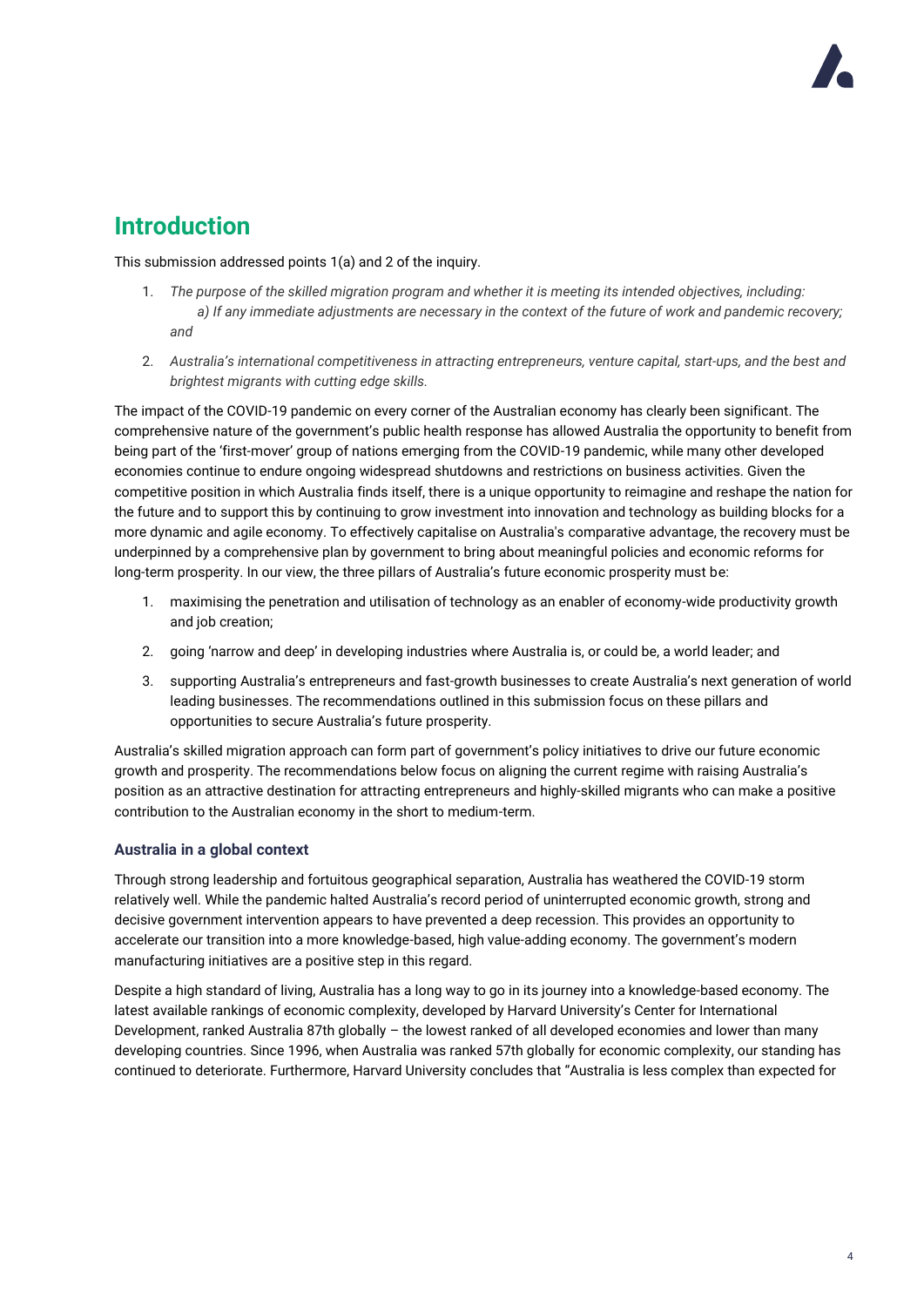

its income level. As a result, its economy is projected to grow slowly",<sup>2</sup> with Australia's growth projection to 2027 ranked 94th out of the 133 countries assessed.

This result is backed by the 2019 Global Innovation Index (GII), which ranked Australia 22nd globally, down from 20th in 2018, behind nations such as the USA, Republic of Korea, China and Iceland. "The 2019 GII found Australia to be weak across knowledge and technology outputs, creative outputs, and business sophistication, relative to the top 25 innovation nations globally." <sup>3</sup>

These respected economic measures show much more needs to be done if Australia wants to build and future-proof a sustainable and growing economy that can attract talent and capital from international markets. It is therefore important that the economic challenges Australia faces are recognised and tackled through leadership in long-term and visionary policy reforms.

Industry as a whole has a role to play in informing and engaging with all sides of politics on these challenges. This includes the private capital industry, which invests in a wide range of Australian businesses, be they early-stage tech start-ups or long-established agricultural or manufacturing businesses. In particular, the Council's members seek to invest in high-growth companies that use that capital to expand their workforce, increase sales growth and engage in new research and development.

### **Private capital and job creation**

More broadly, Australian jobs and industry rely on a steady flow of foreign capital to support investment into growing businesses across all sectors of the economy. Australia's demand for capital continues to be greater than the domestic supply. As a result, Australia is a net importer of capital. Private capital firms are an important vehicle for attracting (domestic and) foreign capital into Australia and into Australian businesses.

The private capital industry has been a consistent and significant contributor to economic activity and job creation through the role of investment capital being deployed to support the growth and expansion of thousands of Australian businesses across every sector of the national economy. Australia's private capital industry represents 2.6 per cent of Australia's GDP output each year, and private capital-backed businesses create 1 in 9 new Australian jobs according to independent analysis by Deloitte Access Economics.<sup>4</sup>

The Australian Investment Council's own analysis shows that the VC sector alone is a large potential employer of highly-skilled jobs that are aligned to the future knowledge-based economy. The 172 portfolio companies in 8 of Australia's larger VC funds had 1478 job vacancies at 31 December 2020. Engineers across a range of disciples, IT and Web design specialists, C-suite professionals, Marketing directors, Product developers and HR professionals were amongst the sought-after roles.

Many of these roles were with companies underpinned by technology in industries aligned with government's priority sectors for advanced manufacturing which include:

- 1. Resources technology and critical minerals processing
- 2. Food and beverage
- 3. Medical products
- 4. Recycling and clean energy
- 5. Defence
- 6. Space.

A steady flow of investment into industries supported by technology is consistent with the investment into venture capital over the past decade which shows IT has been the main investment sector for the industry **(Figure 1.) <sup>5</sup>**

<sup>2</sup> Harvard University's Center for International Development *[Atlas of Economic Complexity,](https://atlas.cid.harvard.edu/countries/14)* accessed at 25 January 2021

<sup>&</sup>lt;sup>3</sup> Senate Select Committee on Financial Technology and Regulatory Technology, (2019[\) Issue Paper,](https://www.aph.gov.au/-/media/Committees/fintech_cttee/Issues_Paper_-_FinTech.pdf?la=en&hash=DB427F1D713FDA68AA17F4FFB9E0D911A8DD72A2) p.3

<sup>4</sup> Deloitte Access Economics (2018) [Private equity: Growth and Innovation,](https://aic.co/common/Uploaded%20files/Special%20Reports/Deloitte%20Access%20Economics%202018%20Private%20Equity%20Growth%20and%20Innovation.pdf) April

<sup>5</sup> [Preqin & Australian Investment Council Yearbook 2020](https://www.aic.co/common/Uploaded%20files/Yearbooks/Australian-Private-Capital-Market-Overview-A-Preqin-and-AIC-Yearbook-2020.pdf)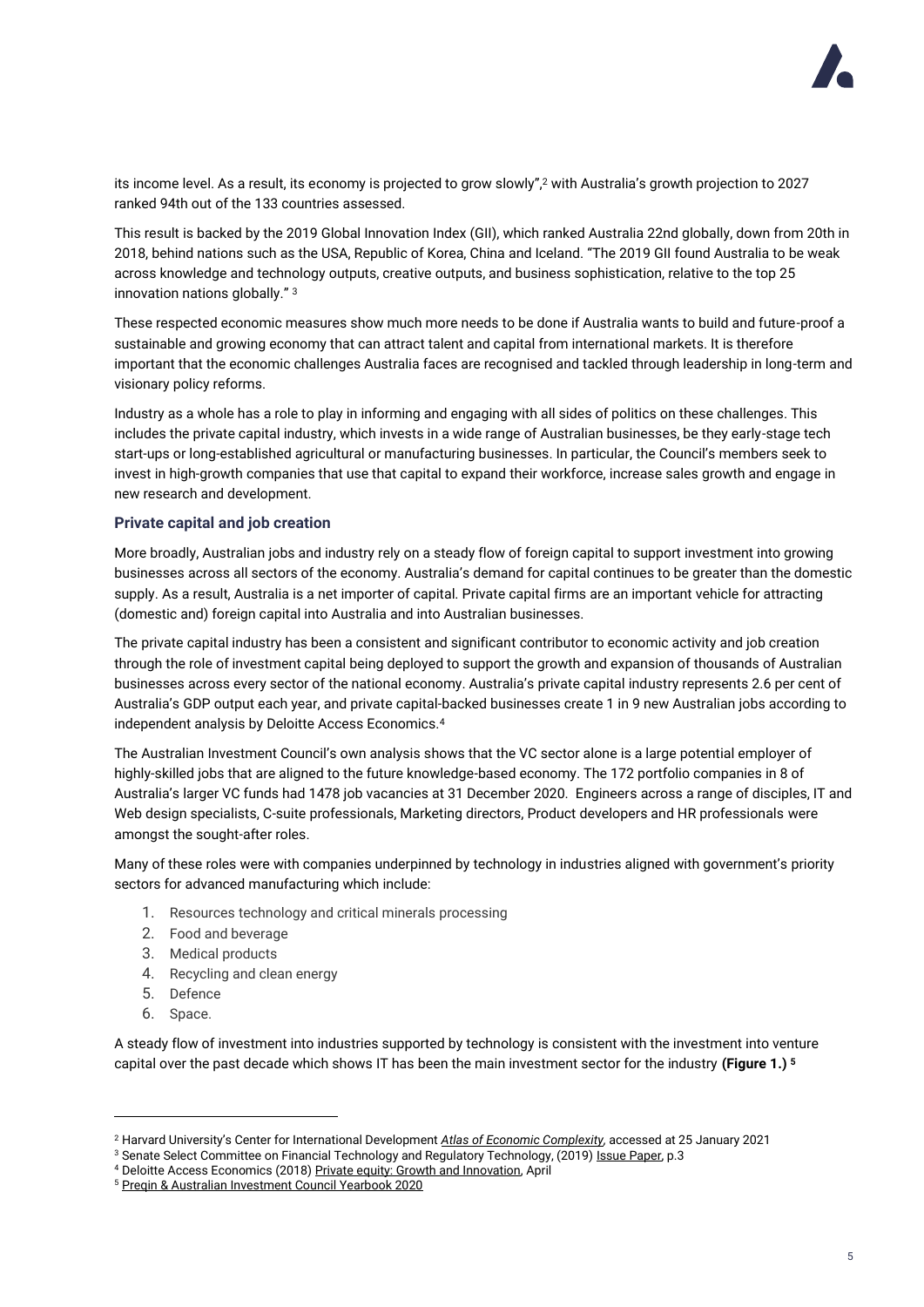

### **Figure1: Venture Capital Deals in Australia by Industry, 2015 - 2019**

*Source: Preqin & Australian Investment Council Yearbook 2020*

### **Venture capital drives innovation**

At this critical juncture it is essential to support the transition of our economy to provide for the prosperity of generations of today and into the future. Innovation draws upon knowledge and skills that build competitive and sustainable businesses that create highly skilled jobs and increase productivity. It has the ability to generate high-value economic output and to lift global competitiveness. Achieving material gains in innovation and technology will generate sustainable economic and income growth for all, and position the Australian market with a competitive edge against other developed economies around the world. In turn, this will enhance the attractiveness of Australia to domestic and offshore investment capital.

Innovation investment in Australia is driven by VC funding. This funding that is matched with highly valuable strategic and operational advice and guidance to the founders and management teams of early-stage and fast-growth businesses. This model of working in partnership is often the 'x-factor' that can help innovative early-stage businesses realise their domestic and global expansion ambitions. The expansion and growth of such businesses leads directly to more revenue and sales, greater levels of investment into innovative market-leading research and development, and ultimately, is the key driver behind the creation of new jobs.

Australia's VC ecosystem has facilitated the growth of countless companies. These include companies now worth over \$1 billion, including Afterpay, Airwallex, Canva, 10x Genomics, ZipMoney and Zoox. Seventy-five per cent of Australian companies that have grown to be worth \$100 million or more have maintained their headquarters in Australia.<sup>16</sup> This shows their dedication to Australia and willingness to employ local talent and contribute to local employment and economic growth. Australia's VC ecosystem has facilitated the growth of companies such as Afterpay, Airwallex, Canva, 10x Genomics, ZipMoney and Zoox which are now each worth more than \$1 billion.

<sup>6</sup> [A unicorn a year: More than 50 Australian startups founded since 2011 are valued over \\$100 million:](https://www.smartcompany.com.au/startupsmart/analysis/nick-crocker-50-australian-startups-valued-100-million/) *Smart Company*, May 24, 2019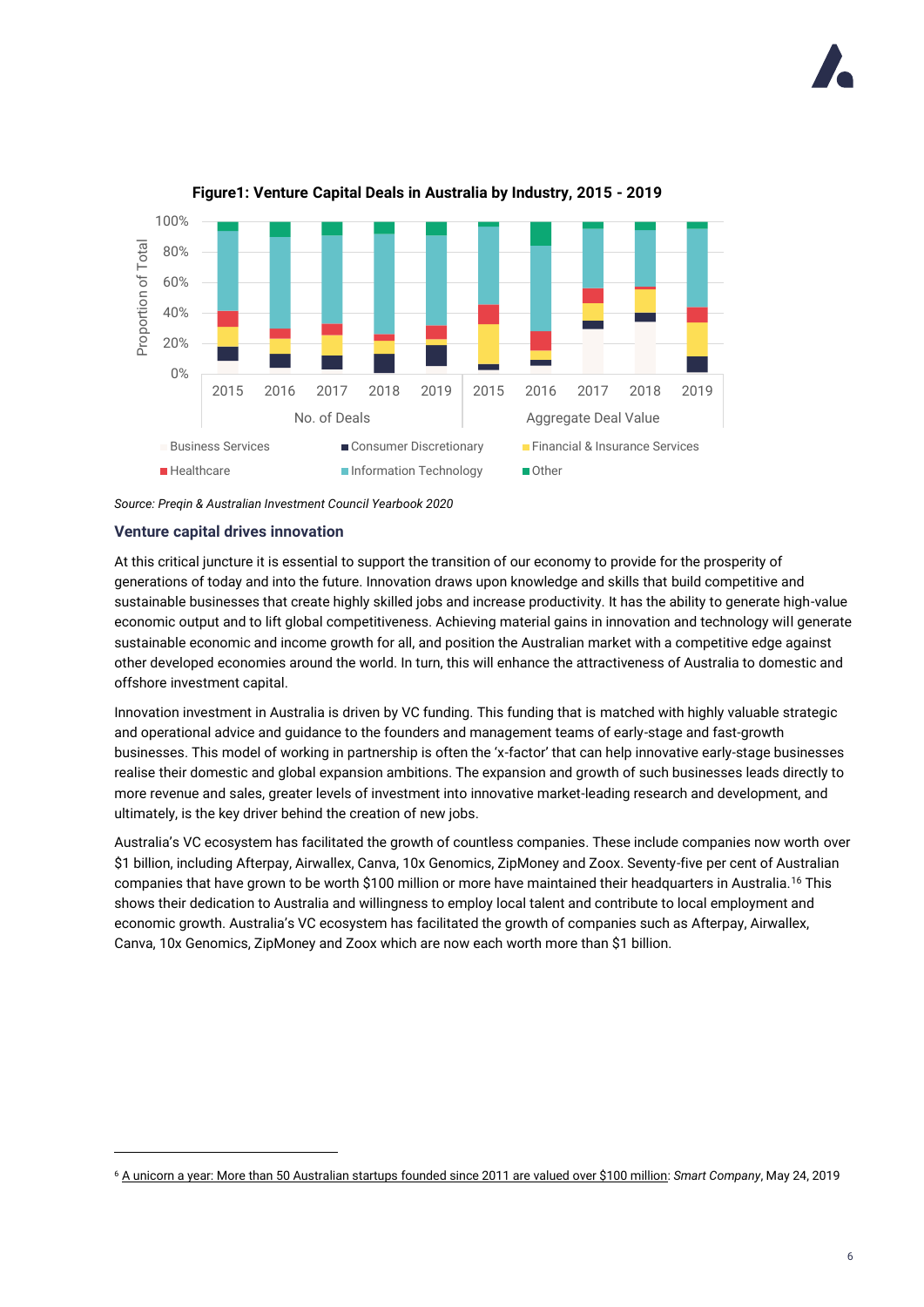# **Skills and Talent**

## *Australian businesses need access to the world's best talent. Where local companies cannot access the necessary talent, they can be forced to relocate overseas, taking with them jobs and revenue.*

Skills and talent (and capital) are the lifeblood of growing and innovative businesses. Australia has a golden opportunity to be a destination of choice for high calibre talent through its attractive lifestyle, stable political system and future growth opportunities. The government's Global Business and Talent Acquisition Taskforce (**GBTAT**) and tertiary education reforms are positive steps towards acquiring and generating the skills required in the future.

As the pipeline of talent is grown within Australia, there are currently skills and talent gaps within the private capital sector which need to be filled as a priority. An Australian Investment Council analysis of the 172 portfolio companies from 8 of Australia's larger VC funds (representing approximately 30% of the VC industry)<sup>7</sup> showed 1498 job vacancies, at 31 December 2020.8 Jobs requiring IT and engineering skills dominated the job vacancies accounting for approximately one-third of the roles. The analysis also showed that at the Director or Vice-President level, special and specific qualifications such as Scientists, Engineers, Operations and Strategic Management were the skills most in demand.

While Australia builds a local talent base, there has a need to attract the best and brightest talent from offshore. This is particularly true with a number of developed countries implementing restrictive migration regimes and continuing to struggle to contain the COVID-19 pandemic*.* To this extent, the current environment may be conducive to attracting the Australian diaspora who may have developed specialist skills overseas to return home.

### **Recommendation 1:** *Attract the best and brightest talent*

The Council recommends government boosts the offshore marketing of its Global Talent programs, alongside the Global Business and Talent Acquisition Taskforce **(GBTAT),** to encourage some of the world's best and brightest skilled talent to move to Australia, and at the same time, encourage skilled Australians with valuable offshore experience in leading technology and innovation ecosystems to return home.

### **Build the next generation of local talent**

To compete against the world's best, Australia needs to attract and retain the world's best talent. This is particularly true for Australia as a net importer of capital and highly skilled talent. Education reforms, particularly in STEM disciplines, will help build the next generation of local talent. This will complement the shorter-term immigration reforms.

Skilled migration has been a key feature of Australia's migration system, playing an important role in generating economic growth for successive decades. Australia has had a long history of supportive policies to attract business entrepreneurs. However, the rising global mobility of workers and heightened competition for talent means that it is important for Australia to have policy settings that are effective in attracting a critical mass of "new economy" skilled workers. The global search for talent is compounded by ever-more-rapid changes brought about by technology and innovation. Australia has to stay competitive to attract and retain the best and brightest. The Council is supportive of the government's Global Talent – Sponsored and Independent Programs. While it is still early days in the lifecycle of

<sup>7</sup> Preqin Pro date at 30 June 2020

<sup>8</sup> Source: Australian Investment Council analysis.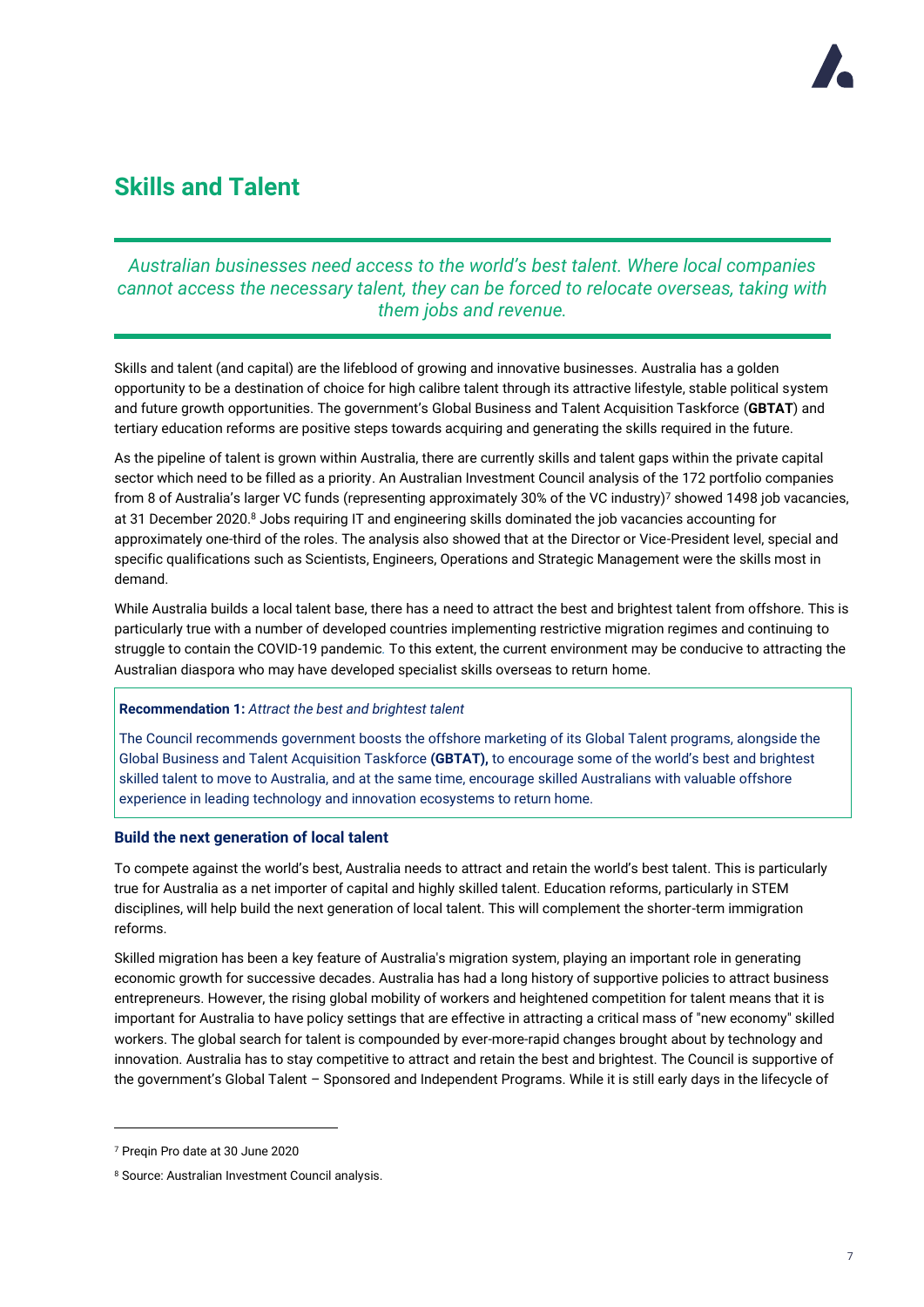

these policies, the Council believes that they represent a step in the right direction for Australia's future capability around skills development. Further refinement of skilled migration occupation lists will play an important supporting role in identifying those specific niche skills that Australia should prioritise in order to build future growth.

Australia has a strong record of attracting foreign students to tertiary education. Many of these students arrive on visas that are valid for the duration of their studies, and then return to their home countries to develop their careers once their education here is completed. This pipeline of talent represents a potential source of the skills needed to address labour shortages in the short to medium-term.

### **Recommendation 2:** *Extend visas for foreign students*

The Council recommends government extends visas for foreign students who graduate from Australian universities in disciplines where there are skills shortages, allowing them to stay and work in Australia to build a pipeline for a new, knowledge-based economy.

### **Increase investment allocation to private capital in the Business Innovation and Investment Program**

The private capital industry continues to view the Business Innovation and Investment Program as an important part of the Government's plan to reposition Australia as an innovation-focused, knowledge-driven economy. The new Complying Investment Framework for the Significant Investor Visa that was introduced in 2015 has successfully managed to bridge the gap between investor risk appetite and allowing the Government to direct investment into the productive economy particularly into emerging Australian companies to expand business and create jobs. Now the program has reached a stage of maturity, the Council believes there is scope to increase the compulsory Venture Capital and Private Equity **(VCPE)** investment to support jobs and economic growth. The Council further notes that when the Enhanced SIV regime was announced, the Government indicated that it expected that the compulsory VCPE investment component would increase to \$1m, (20%) within two years (that is, by mid-2017). Currently, a gap remains in our nation's capacity to provide VCPE investment into high growth potential Australian businesses that are on the verge of commercialising and 'taking-to-market' breakthrough technologies. Creating a deeper pool of capital that is available to support the investment that is required by those businesses should therefore be a priority for our economy as Australia emerges from the COVID pandemic. Entrepreneurs who enter Australia on the Significant Investor Visa will help generate new and sustainable business opportunities within the Australian economy into the future and every effort must be taken to attract and retain that talent.

**Recommendation 3***: Increase the ratio of investment into VCPE to 20% for the Significant Investor and Investor Visas*

The Council recommends the ratio of investment into VCPE for Significant Investor and Investor Visa holders is increased from 10% to 20% under the Complying Investment Framework to provide investment into jobs and economic growth at no impact to the volume of capital invested under the program.

As outlined in the *Australia 2030 Prosperity Through Innovation* report<sup>9</sup> released by Innovation and Science Australia, growth in jobs and occupations requiring STEM skills are outstripping overall employment growth across the economy. While skilled migration will help to address skills shortages in the near future, building a workforce from within Australia with relevant STEM skills will contribute to employment and future economic growth. In the longer-term, building a pipeline of future employees with STEM skills from the Australian school system would help to increase the job prospects for Australians in the future.

<sup>9</sup> [Australia 2030: Prosperity Through Innovation;](https://www.industry.gov.au/sites/g/files/net3906/f/May%202018/document/pdf/australia-2030-prosperity-through-innovation-full-report.pdf) Innovation and Science Australia 2017, Australian Government, Canberra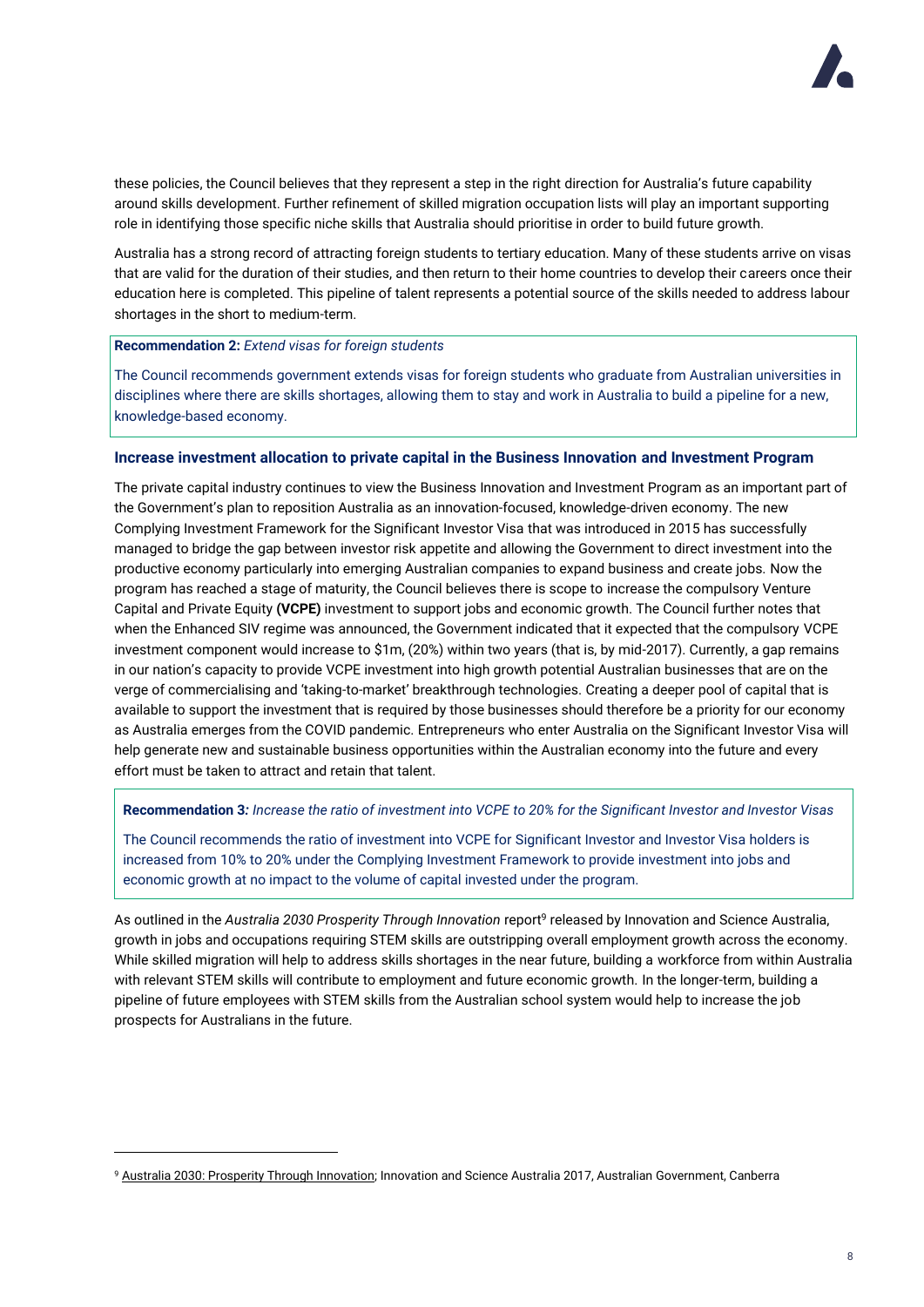

**Recommendation 4:** *Fast-track the establishment of 'STEM Schools'*

The Council recommends government further embed STEM skills into the Australian School curriculum, from primary school years through to tertiary education and fast-tracks the establishment of 'STEM Schools' modelled on Sydney Science College in Epping.<sup>10</sup>

### *Question 2:*

*If any immediate adjustments are necessary in the context of the future of work and pandemic recovery.*

### **Help areas in most need**

With Jobkeeper payments ending on 28 March, 2021, there will be areas such as South Australia and western New South Wales that will need extra support to create jobs within regional communities.

The Government could provide additional support to specific areas of the economy to support new ventures and innovative businesses in industries where Australia has a comparative advantage or in areas most in need. This is particularly true for some businesses located in regional and rural areas of Australia, despite the fact that regional Australia contributes one third of national output and is home to 8.8 million people. The New England Renewable Energy Zone, near Armidale, NSW is an example of a project that will bring investment and growth to the region. The project is expected to attract \$12.7 billion in investment, support 2000 construction jobs and 1300 ongoing jobs to the New England region.<sup>11</sup>

Government could encourage similar initiatives to tackle the issue of regional under-development similar the Opportunity Zones program in the US.<sup>12</sup> These provide a blueprint for launching programs which couple government funding and private capital, directing it towards specific areas of need. The Australian Business Securitisation Fund is another positive example of encouraging higher levels of business lending into a specific sector, the SME market in this case, to ensure a continuous flow of funding for this sector. Such a pragmatic policy approach, coupled with strong industry consultation, could be effective in unlocking new sources of capital for investment into SMEs and high growth businesses more generally.

**Recommendation 5**: *Support infrastructure and national areas most in need*

The Council recommends government introduces incentives for investment into regions and areas most in need based on a similar model to the United States' economic 'Opportunity Zones'.

<sup>10</sup> [Sydney Science College](https://www.sydneysciencecollege.nsw.edu.au/)

<sup>&</sup>lt;sup>11</sup> [New England Renewable Energy Zone](https://energy.nsw.gov.au/new-england-light-second-nsw-renewable-energy-zone)

<sup>&</sup>lt;sup>12</sup> [Opportunity Zones, US Economic Development Administration](https://www.eda.gov/opportunity-zones/)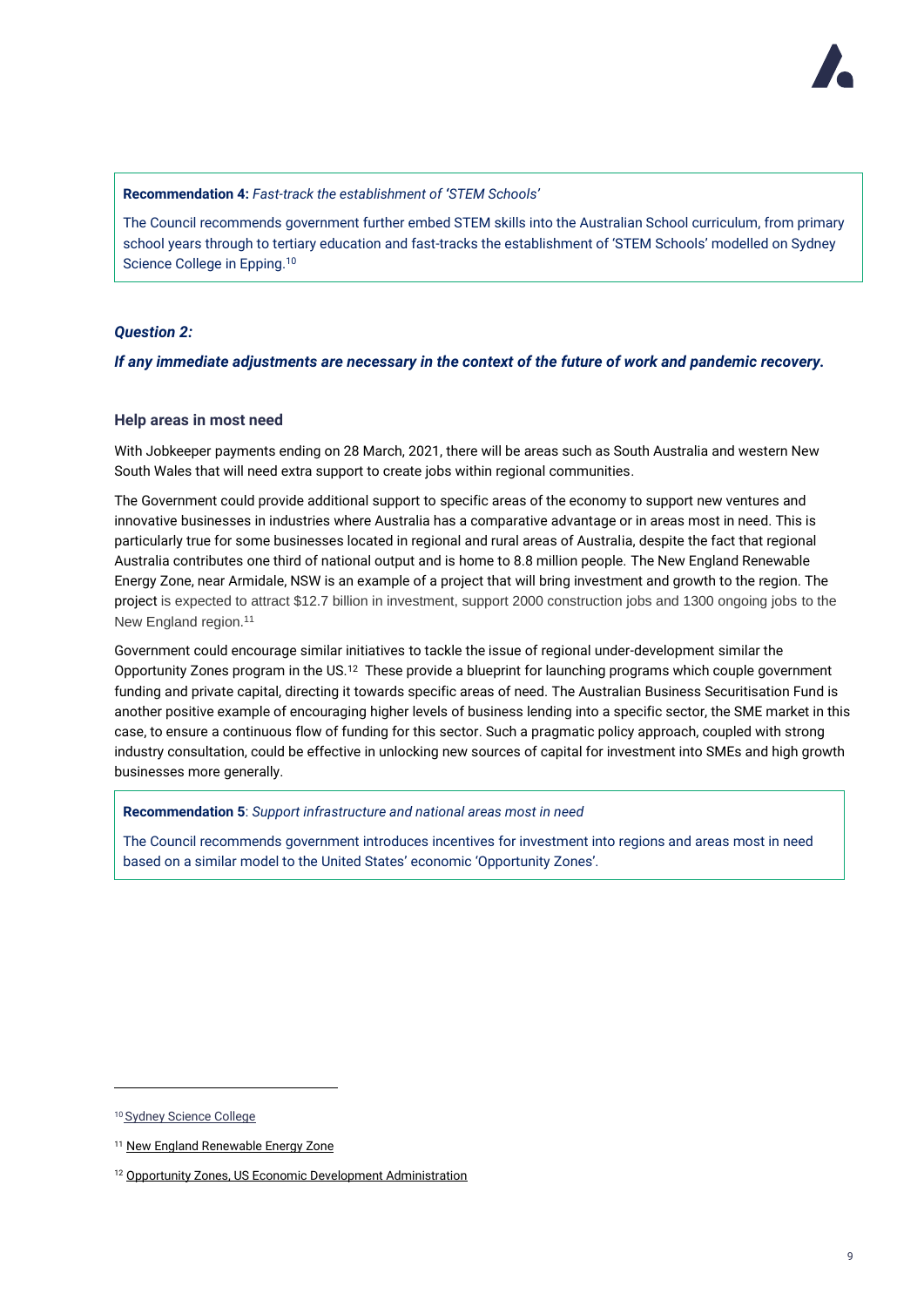

# **Encourage equity co-investment into high growth Australian businesses**

### *The timing is appropriate now to establish a new co-investment fund that can support the expansion of the funding pipeline for Australia's innovation ecosystem.*

Australian jobs and industries rely on a steady flow of capital to support investment into growing businesses across all sectors of the economy. Australia's demand for capital continues to be greater than domestic supply and as a result, Australia is a net importer of capital and relies on foreign investment to support local business and production growth. Private capital firms are an important vehicle for attracting both domestic and foreign capital into Australia and into Australian business.

The COVID-19 pandemic has challenged every sector of the Australian economy. Government initiatives have provided much needed assistance with the financing of some sectors of the business community. The government's Coronavirus SME loan guarantee has assisted businesses with turnovers up to \$50 million obtain traditional finance, for example credit from a bank, where this might have otherwise not been available. Similarly, the Australian Business Growth Fund (**ABGF**) is a positive initiative. The genesis of the policy drivers for the ABGF was to respond to a defined market failure in respect of established small and medium-sized businesses having access to debt financing, and the need to often provide the family home as collateral. The ABGF provides equity finance for SMEs with the eligible turnover between \$2 million and \$100 million.<sup>13</sup> Industry analysis suggests that the ABGF's investments are typically more than \$20 million.<sup>14</sup>

While useful and valuable, these initiatives do not assist early-stage businesses and businesses with low or no revenue. Some of these businesses were also ineligible for broader support initiatives, for example the Government's JobKeeper program which was not available to start-up companies without a sales history.

Scaling-up and fast-growth businesses can bring significant employment and economic benefits that will flow to all sectors of the Australian economy. It is therefore critical that the current generation of entrepreneurs is supported and encouraged to drive innovation and contribute to the next wave of employment and economic growth. Without this support, Australia risks losing the next generation of new, internationally competitive Australian businesses and becoming an innovation laggard.

While Australia's private capital industry had experienced strong growth before the COVID-19 pandemic and is currently able to support Australian entrepreneurs and start-ups, the industry's ability to continue to do so over the medium term is constrained for the following reasons:

- 1) History showing investment into innovation and research falls after a crisis, despite being a key economic driver;
- 2) Early evidence of 'capital rationing' and some risk aversion materialising;
- 3) Constraints on access to institutional investment from superannuation funds due to a heightened focus on maintaining liquid positions and uncertainty in relation to future valuations; and
- 4) COVID-19 restrictions hampering the ability of fund managers to connect with (potential) investee businesses and institutional investors. This is particularly acute for new funds that do not have established relationships.

Without support, private capital fund managers will be forced to ration their available committed capital, with the result being a potential slow-down in future investments into Australian businesses and entrepreneurs. This will result in

<sup>13</sup> [https://www.aph.gov.au/Parliamentary\\_Business/Bills\\_Legislation/bd/bd1920a/20bd79](https://www.aph.gov.au/Parliamentary_Business/Bills_Legislation/bd/bd1920a/20bd79)

<sup>14</sup> <https://legalvision.com.au/australian-business-growth-fund/>